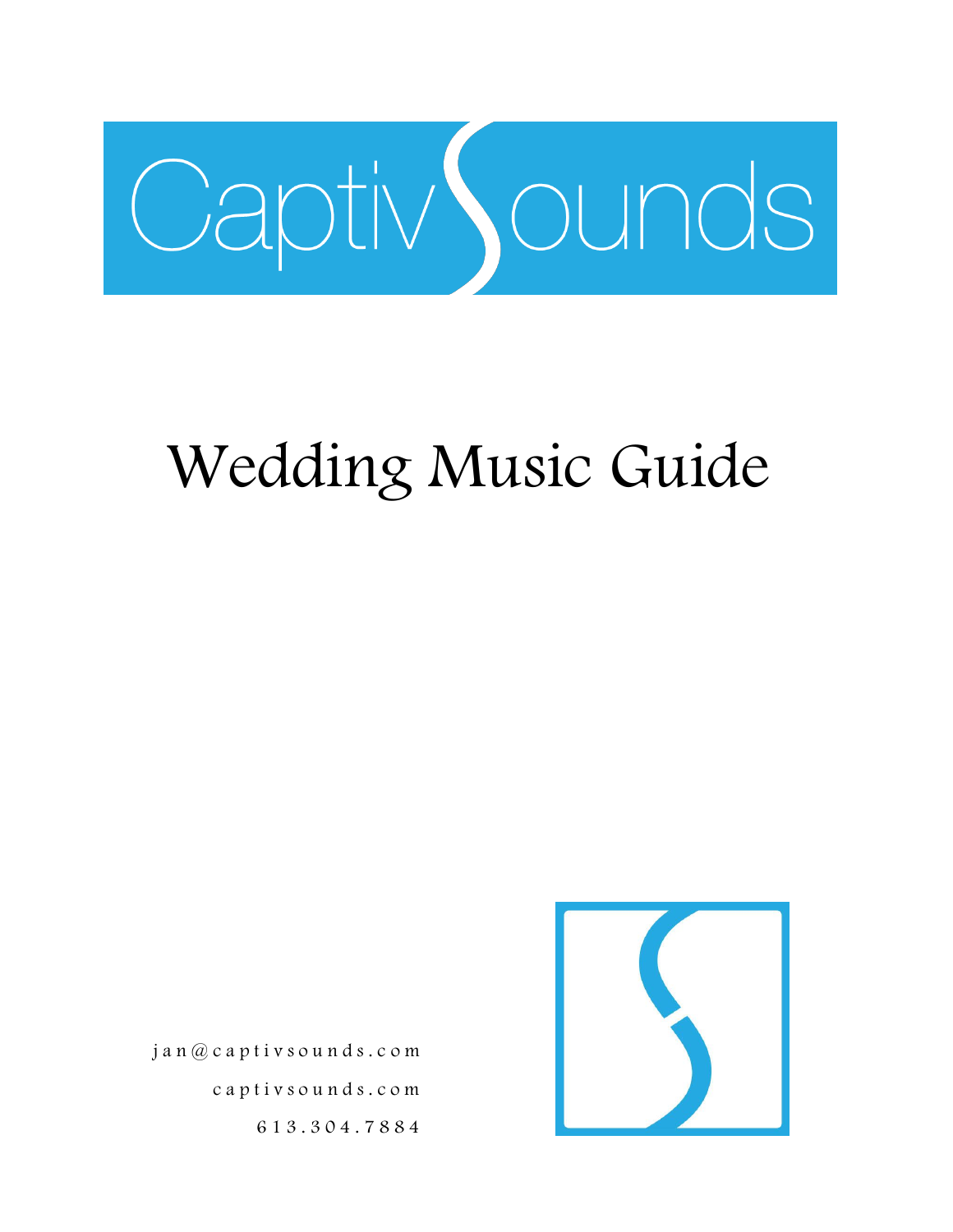# Wedding Music Guide

#### **Classic Love Songs**

The Power of Love Celine Dion The Way You Look Tonight Tony Bennett When I Fall in Love Nat King Cole Can You Feel the Love Tonight? Elton John Eternal Flame The Bangles At Last **Etta James** I Can't Help Falling In Love Elvis Presley I Do Westlife You Are So Beautiful Joe Cocker Power of Love Luther Vandross I Want to Know What Love Is Foreigner All My Life K-C & Jojo More Than Words **Extreme** One In A Million Bosson Only You **Ashanti** Have I Told You Lately? Rod Stewart When a Man Loves a Woman Percy Sledge Kiss From a Rose Seal

#### **Wedding Ceremony Songs**

#### *Processional + Bride's Entrance*

| <b>Bridal Chorus</b>        |  |
|-----------------------------|--|
| Canon in D                  |  |
| Here Comes the Sun          |  |
| Guitar Concerto in D Major  |  |
| Winter Largo, Four Seasons  |  |
| <b>Trumpet Voluntary</b>    |  |
| Trumpet Concerto in D       |  |
| Promenade                   |  |
| To A Wild Rose              |  |
| <b>Hey Soul Sister</b>      |  |
| You and I                   |  |
| Only You                    |  |
| Love and Some Verses        |  |
| Hearts & Bones              |  |
| Rhythm of Love              |  |
| I Found a Reason            |  |
| The Dress Looks Nice on You |  |
| They Bring Me to You        |  |

Wagner Pachabel The Beatles Vivaldi Vivaldi Jeremiah Clark **Telemann** Mussorgsky **MacDowell** Train Ingrid Michaelson Joshua Radin Iron & Wine Paul Simon Plain White T's Cat Power Sufjan Stevens Joshua Radin

#### *Signing of register*

I'm Yours Jason Mraz Come Away with Me Norah Jones Do You Realize? The Flaming Lips Better Together **Jack Johnson** Signed, Sealed, Delivered Stevie Wonder A Kiss to Build a Dream On Louis Armstrong Our Love is Here to Stay Ella Fitzgerald

#### *Recessional*

Signed, Sealed, Delivered Stevie Wonder All You Need is Love The Beatles This Will Be Natalie Cole Autumn – Four Seasons Vivaldi Marry You **Bruno Mars** Arrival of the Queen of Sheba Home Edward Sharpe 5 Years Time Noah & The Whale Higher Love **Steve Winwood** Wouldn't it be Nice The Beach Boys Somebody Like You Keith Urban Is This Love Bob Marley Beautiful Day **U2** Two of Us Beatles

Handel

#### **Wedding Party Introduction**

Party Rock Anthem LMFAO I Gotta A Feeling Black Eyed Peas Give Me Everything Pitbull Let's Get It Started Black Eyed Peas Beautiful Day **U2** All of The Lights K anye West Sexy And I Know It LMFAO Forever Chris Brown We Found Love **Rihanna** Bring 'Em Out T.I. ft Jay Z Say Hey (I Love You) Michael Franti & Get The Party Started Pink Eye Of The Tiger Survivor Crazy In Love Beyonce ft Jay Z Thunderstruck AC/DC Dynamite Taio Cruz Get Ready For This 2 Unlimited The Final Countdown Europe

Spearhead

## **Cake Cutting**

Sugar, Sugar **Archies** How Sweet It Is Marvin Gaye Pour Some Sugar On Me Def Leppard Sweetest Thing U2 Sugar Pie Honey Bunch Four Tops L.O.V.E. Nat King Cole Cut The Cake Average White Band You're My Best Friend Queen Love & Marriage Frank Sinatra Love You Madly Cake That's Amore Dean Martin